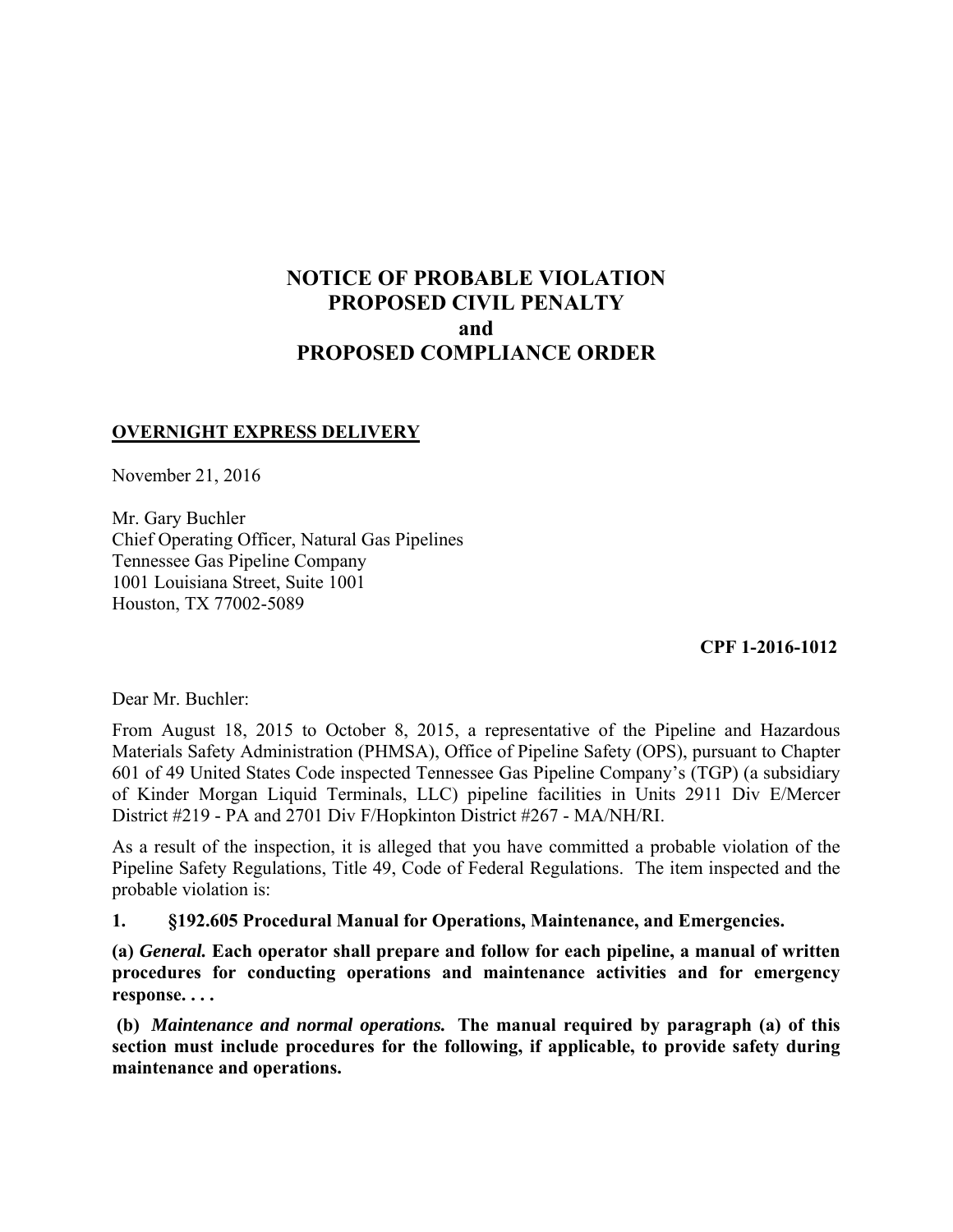$(1)$ ...

## **(2) Controlling corrosion in accordance with the operations and maintenance requirements of Subpart I of this part.**

TGP's procedure for monitoring atmospheric corrosion failed to provide specific guidance on how to give particular attention to pipe at pipe supports in accordance with §192.481(b).

During the inspection, the PHMSA inspector reviewed Kinder Morgan O&M Procedure 918, Inspecting for Atmospheric Corrosion, revised 2013-06-01. Section 3.2, Atmospheric Corrosion Monitoring and Inspection Frequency, states in part that:

" . . .During inspection, give particular attention to the following components:

- $\bullet$  . . . .
- Pipe supports and wear pads
- . . .

Pipe that is not visually accessible (e.g. pipe under insulation, under clamps or supports, piping through walls or floors, etc.) and where evidence of atmospheric corrosion would not be apparent if present must be inspected visually by removing clamps, supporting the pipe while the pipe supports are removed, etc. In these cases a program may be developed where pipe is visually inspected in selected critical areas or using predetermined inspection locations (i.e. inspection ports) until a minimal risk level is determined. These programs must be reviewed and approved by the appropriate Division Corrosion Supervisor. Alternately, jacketing or other obstructions may be removed and the total system visually inspected. In lieu of visual inspection, an NDE method approved by the Manager, Corrosion Control that would detect the presence of atmospheric corrosion may be used. . . "

The procedure failed to provide:

- a. Details such as:
	- i. Criteria for selecting the method for inspecting pipe at pipe supports and wear pads when the pipe is not visually accessible.
	- ii. Individual(s) responsible for making the decision on what method to use.
	- iii. Documentation of the selected method.
	- iv. Communication of selected method to personnel conducting the inspection.
- b. Details for minimizing the risk if a line is lifted off the supports, or if the supports are removed to permit inspection, such as reducing pressure in the line.
- c. Requirements for documenting inspection of pipe at pipe supports and wear pads.

## Proposed Civil Penalty

Under 49 United States Code, § 60122, you are subject to a civil penalty not to exceed \$205,638 per violation per day the violation persists up to a maximum of \$2,056,380 for a related series of violations. For violations occurring between January 4, 2012 and August 1, 2016, the maximum penalty may not exceed \$200.000 per violation per day, with a maximum penalty not to exceed \$2,000,000 for a related series of violations. For violations occurring prior to January 4, 2012, the maximum penalty may not exceed \$100,000 per violation per day, with a maximum penalty not to exceed \$1,000,000 for related series of violations. The Compliance Officer has reviewed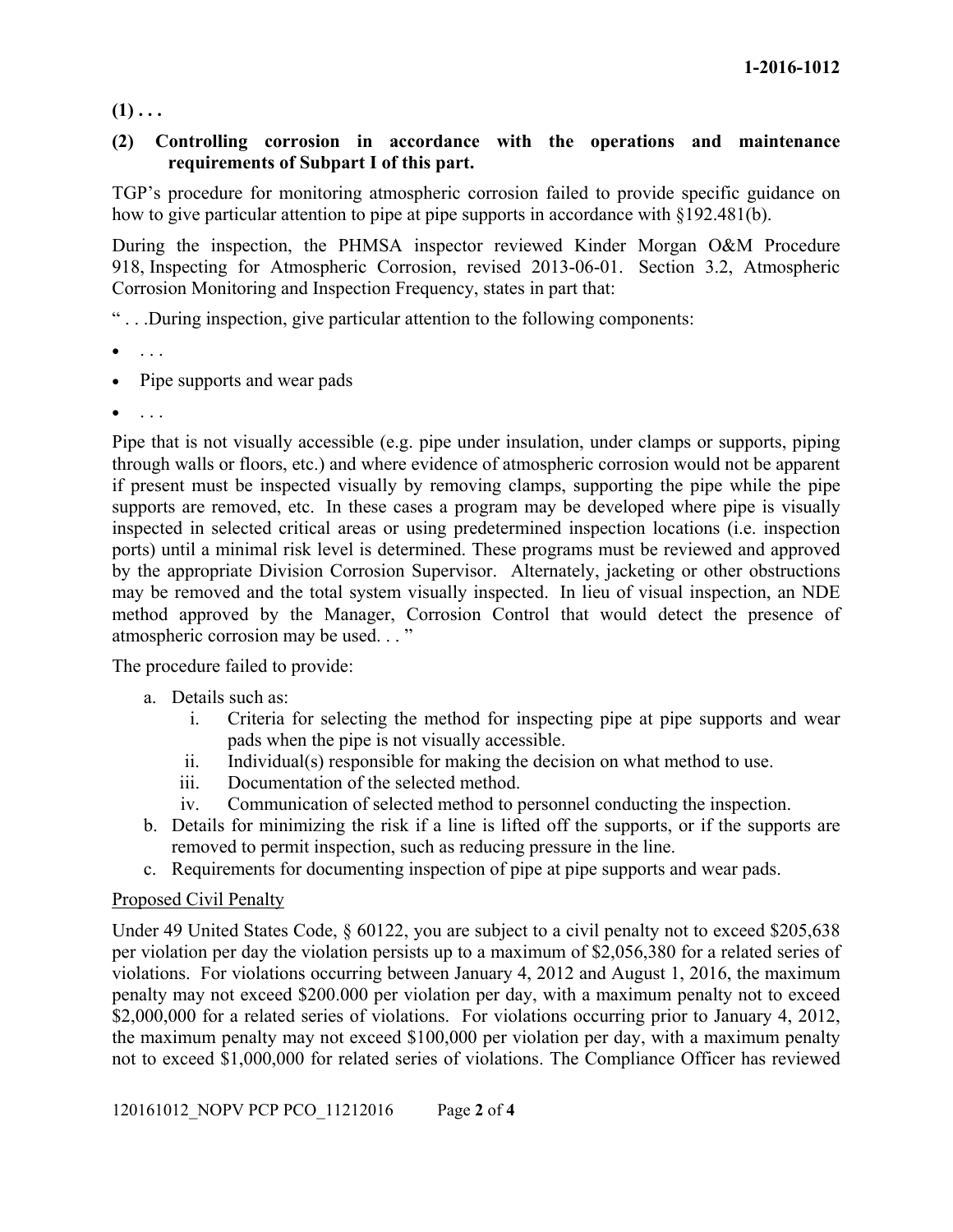the circumstances and supporting documentation involved in the above probable violation, and has recommended that you be preliminarily assessed a civil penalty of \$34,500 as follows:

| Item number | <b>PENALTY</b> |
|-------------|----------------|
|             | \$34,500       |

#### Proposed Compliance Order

With respect to Item Number 1, pursuant to 49 United States Code  $\S$  60118, PHMSA proposes to issue a Compliance Order to TGP. Please refer to the *Proposed Compliance Order*, which is enclosed and made a part of this Notice.

### Response to this Notice

Enclosed as part of this Notice is a document entitled *Response Options for Pipeline Operators in Compliance Proceedings*. Please refer to this document and note the response options. All material you submit in response to this enforcement action may be made publicly available. If you believe that any portion of your responsive material qualifies for confidential treatment under 5 U.S.C. 552(b), along with the complete original document, you must provide a second copy of the document with the portions you believe qualify for confidential treatment redacted and an explanation of why you believe the redacted information qualifies for confidential treatment under 5 U.S.C. 552(b). Failure to respond within 30 days of receipt of this Notice constitutes a waiver of your right to contest the allegations in this Notice, and authorizes the Associate Administrator for Pipeline Safety to find facts as alleged in this Notice without further notice to you and to issue a Final Order.

In your correspondence on this matter, please refer to **CPF 1-2016-1012** and for each document you submit, please provide a copy in electronic format whenever possible.

Sincerely,

Byron Coy, PE Director, Eastern Region Pipeline and Hazardous Materials Safety Administration

Enclosures: *Proposed Compliance Order Response Options for Pipeline Operators in Compliance Proceedings*